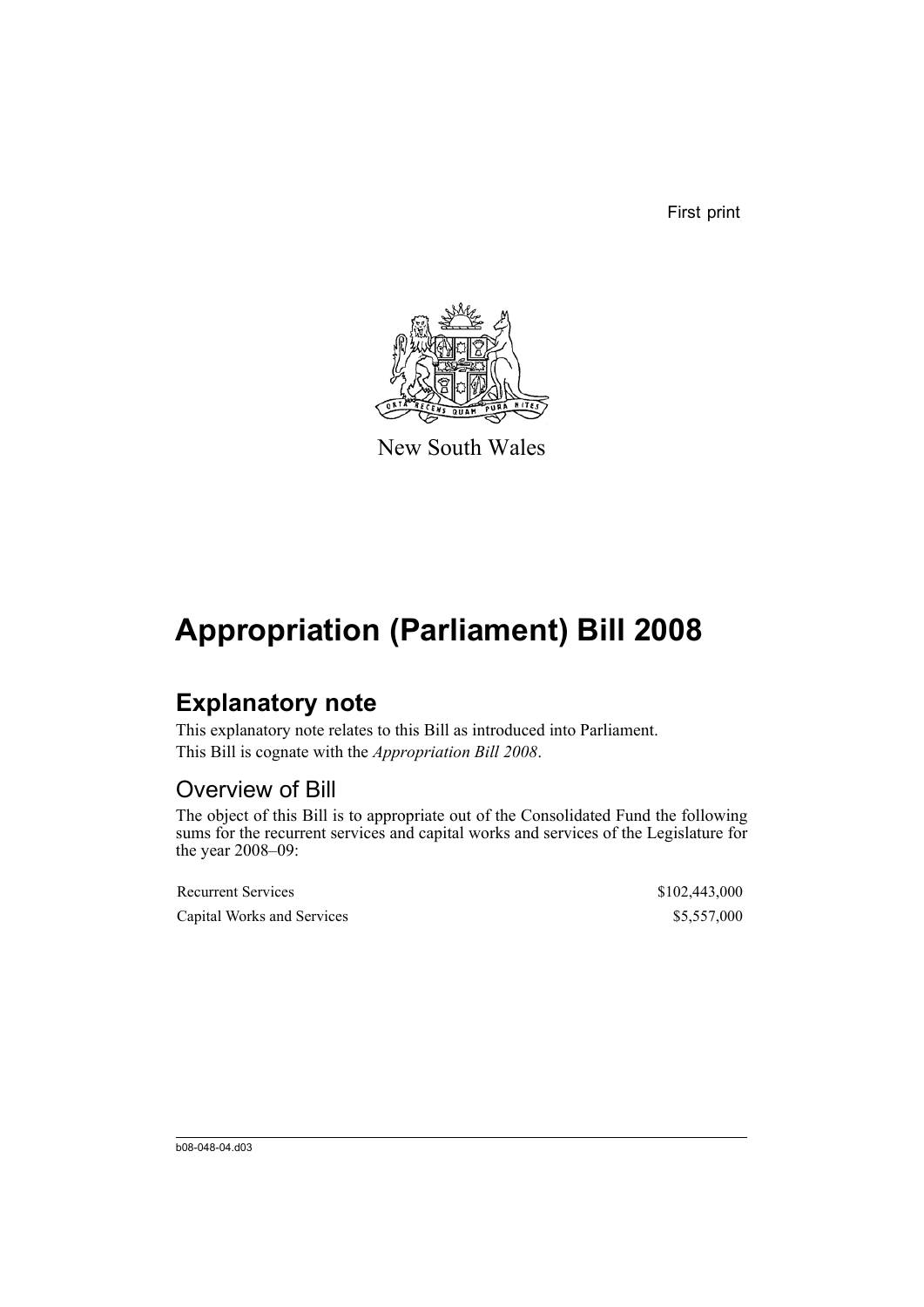#### Appropriation (Parliament) Bill 2008

Explanatory note

The amount appropriated is intended to be applied to the following services/ functions:

|                               | <b>Recurrent</b><br><b>Services</b> | <b>Capital Works</b><br>and Services |
|-------------------------------|-------------------------------------|--------------------------------------|
| Chamber and Committee Support | \$10,568,000                        | \$809,000                            |
| Members' Support              | \$86,271,000                        | \$3,592,000                          |
| <b>Community Access</b>       | \$5,604,000                         | \$1,156,000                          |
| Total                         | \$102,443,000                       | \$5,557,000                          |

### Outline of provisions

**Clause 1** sets out the name (also called the short title) of the proposed Act.

**Clause 2** provides for the commencement of the proposed Act on 1 July 2008.

**Clause 3** provides for interpretation of references to the 2008–09 financial year and other matters of interpretation.

**Clause 4** provides for the appropriation out of the Consolidated Fund, for the recurrent services of the Legislature for the year 2008–09, of the amount of \$102,443,000.

**Clause 5** provides for the appropriation out of the Consolidated Fund, for the capital works and services of the Legislature for the year 2008–09, of the amount of \$5,557,000.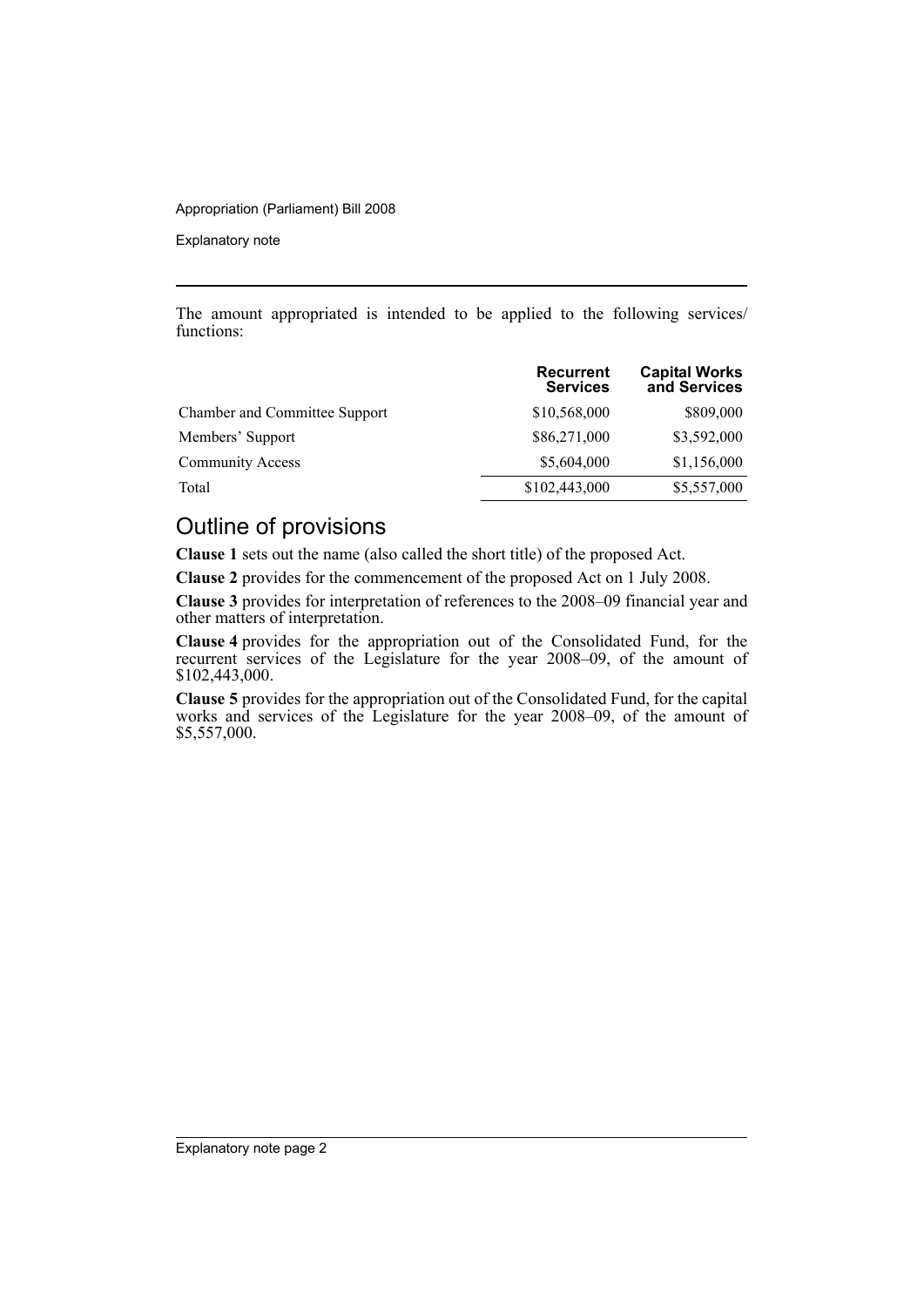First print



New South Wales

# **Appropriation (Parliament) Bill 2008**

### **Contents**

|   |                                              | Page |
|---|----------------------------------------------|------|
|   | Name of Act                                  |      |
|   | Commencement                                 |      |
| 3 | Interpretation                               |      |
|   | Appropriation for recurrent services         |      |
| 5 | Appropriation for capital works and services |      |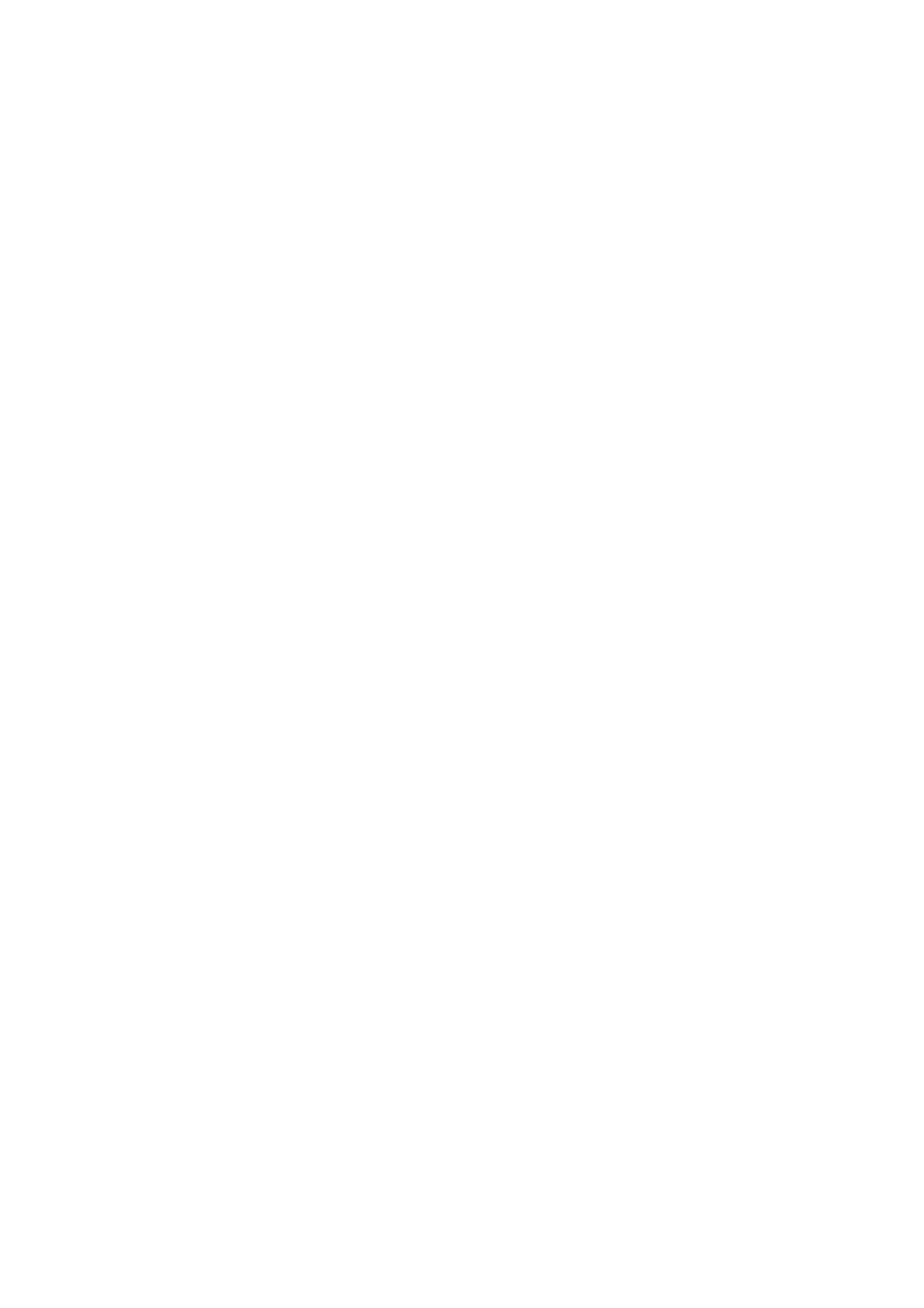

New South Wales

# **Appropriation (Parliament) Bill 2008**

No , 2008

#### **A Bill for**

An Act to appropriate out of the Consolidated Fund sums for the recurrent services and capital works and services of the Legislature for the year 2008–09.